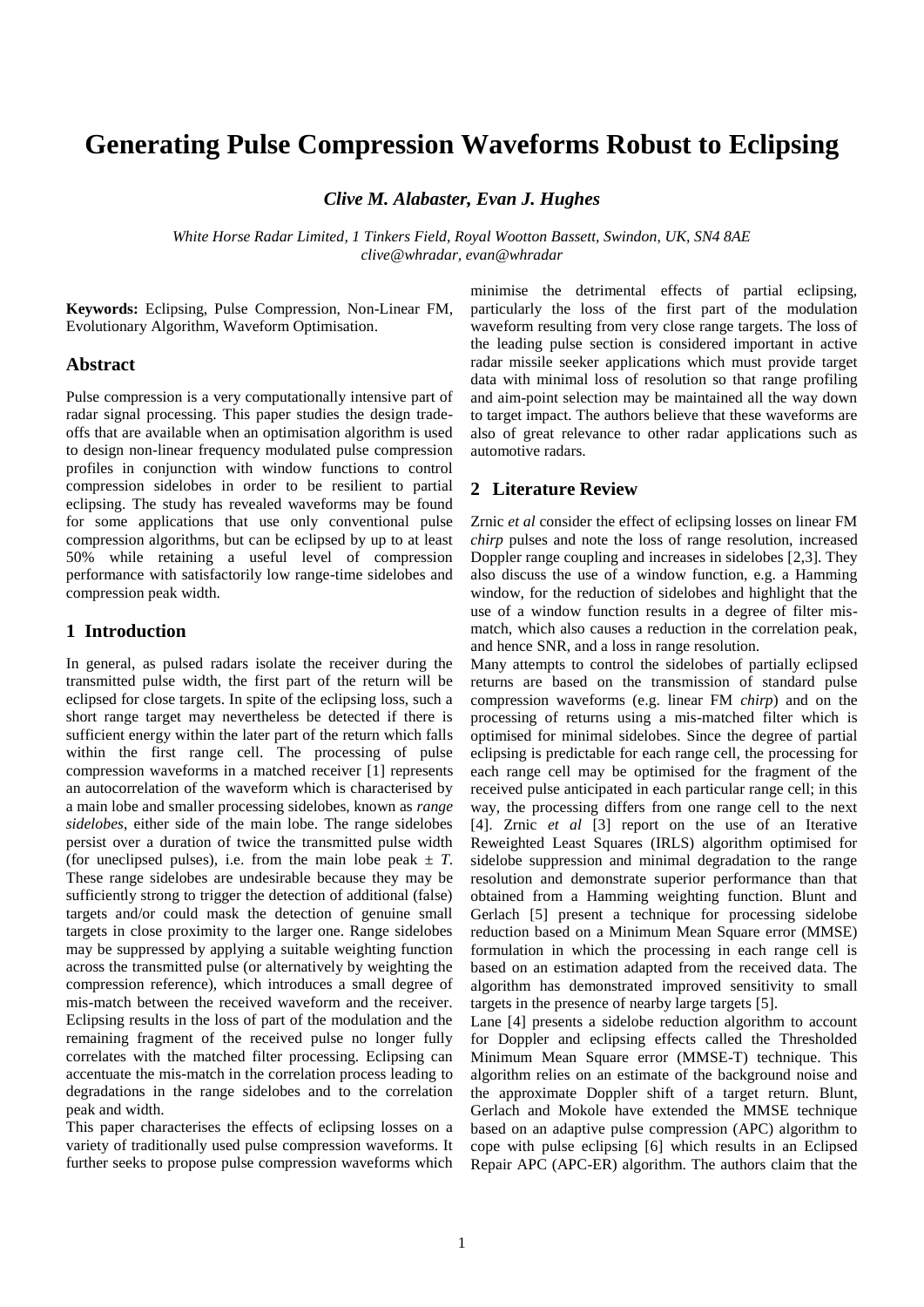APC-ER algorithm is less computationally demanding than the MMSE-T technique of Lane [4]. Recent work by Henke, McCormick, Blunt and Higgins [7] has applied optimised mis-matched filtering via a least squares and adaptive pulse compression algorithm to any arbitrary FM waveform for the suppression of processing sidelobes.

Whilst a matched filter results in the best peak signal to mean noise ratio, it is clear that mis-matched filtering algorithms achieve far lower processing sidelobes than the matched filter case, even under the conditions of Doppler corruption and pulse eclipsing. The reduction in sidelobes therefore brings about greater sensitivity of small targets in the presence of considerably larger ones. These algorithms, however, tend to come at the expense of the computational load. A matched filter entails a processing load for each range cell of *O*(*N*), where *N* is the number of samples over the duration of the (transmitted) pulse width; *N* is therefore a measure of the over-sampling ratio. Zhengzheng Li *et al* [8] compare the processing loads of some of the above algorithms and state that the processing load for each range cell of the RMMSE algorithm is  $O(N^3)$  but that the subsequent efficiency implementation described later in [5] reduce this to  $O(N^2)$ . Such high processing complexity gives rise to grave concerns as to whether the algorithm could run in real-time. Subsequent work has sought to reduce the processing load.

The discourse offered above indicates that considerable research effort has been invested in the development of algorithms to process standard pulse compression waveforms such that processing sidelobes are suppressed, even when returns are Doppler corrupted and/or eclipsed. Adaptive algorithms applying mis-matched filters are successful in suppressing range sidelobes but inevitably degrade the SNR and range resolution and invoke a higher processing burden. Very much less effort seems to have gone into the design of waveforms which are inherently immune to the detrimental effects of eclipsing.

Many of the MMSE algorithms may still be applied to pulse profiles which are designed to be robust to eclipsing, however, using the MMSE algorithms would result in increased processing requirements. This paper addresses the issues of studying what is possible from a waveform that is designed to provide a useful performance over a wide range of eclipsing conditions, but using only simple correlation processing. It is accepted that the performance of the 'generalised' waveforms will not be necessarily as 'perfect' as the results obtained by applying the more processor intensive adaptive algorithms, but for many applications, the performance of the more general pulse structures may be adequate, but with much simplified signal processing.

# **3 Characterisation of Traditional Pulse Compression Waveforms**

Traditional LFM compression waveforms have the property that as the percentage of eclipsing increases, then the proportion of the bandwidth remaining decreases linearly. The result is that the range resolution cannot be any better than the bandwidth fragment that is not eclipsed, leading to a range resolution which degrades smoothly as the pulse is eclipsed.

The window function that is applied on receive, for simple processing systems, will also effectively be truncated as the degree of eclipsing increases. The window function shape is typically low at the extreme edges and peaks in the centre in order to provide good range sidelobe control. The truncation of the window therefore creates an asymmetric window pattern that now does not have the full desired control effect on the range sidelobes, and also has a SNR loss which is nonlinear with the degree of eclipsing.

A representative example where the use of an eclipsingtolerant waveform would be desirable is that of a 'medium' range mode of a car radar, which should obtain detections from objects as close as possible, but is still required to obtain a detection range out to a few hundred metres and therefore pulses with high peak powers are a useful option. Therefore, a system where the centre carrier is  $77 \text{GHz}$  and a  $100 \text{ns}$   $(0.1 \mu s)$ pulse has been transmitted is considered. For a design specification, we have chosen a representative scenario where a maximum of 300MHz sweep bandwidth is available for use. A 300MHz sweep notionally achieves a 0.5m range resolution (when the peak is measured at a -6dB level), and therefore the pulse will need to be compressed with a compression ratio of 30. For a car radar system, the spread of target velocities is likely to lie in the modest interval of - 50m/s to +100m/s if the radar is on the front of the vehicle; the corresponding spread in Doppler shift is too small to make any noticeable range-walk effect of the pulse compression peak and therefore the ambiguity function for a single pulse is dominated by the range behaviour only.<br>
green=LFM, blue=weighted LFM



<span id="page-1-0"></span>Figure 1: Cross correlation profile showing effect of 50% leading-edge eclipsing for a Linear FM chirp with a rectangular window function. Green line shows reference uneclipsed LFM with rectangular window.

[Figure 1](#page-1-0) shows the effect of 50% eclipsing an LFM waveform with a 'default' rectangular window applied; even when the signal is eclipsed, the remaining fragment of the pulse will still be compressed with a reference that is using a rectangular window. The performance at 50% eclipsing has distorted the range-time sidelobe patterns, although the sidelobe control is still reasonable, given that a rectangular window is applied. Note that in the figures, the peak of the eclipsed waveforms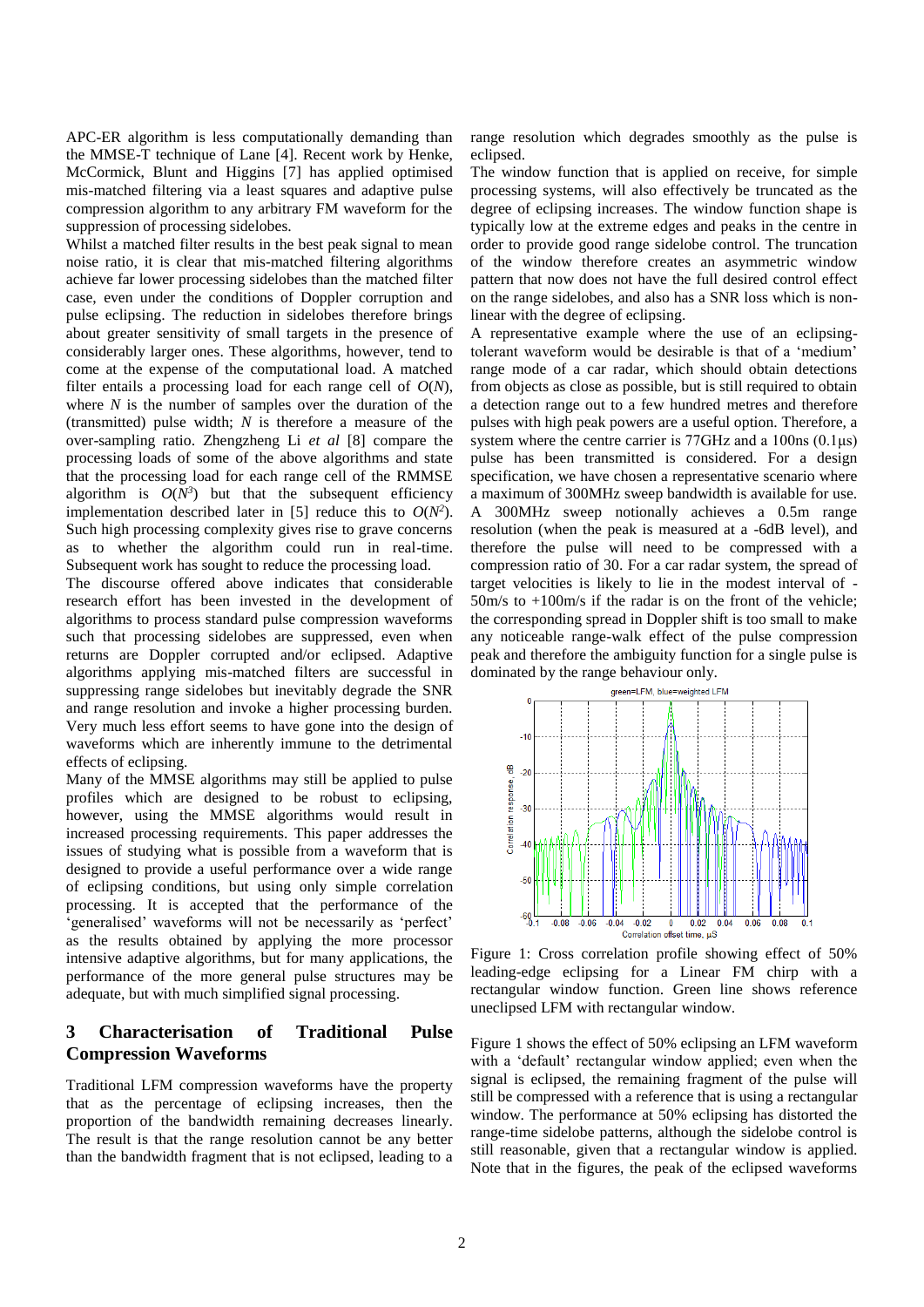reduce, but so do the level of the sidelobes; the ratio of the peak to sidelobe levels are detailed in the tables. SNR loss is the reduction in SNR that occurs due to the window shape and a key advantage of the rectangular window is that there is no loss in the maximum available SNR from the uneclipsed section due to the windowing process alone (i.e. the loss from eclipsing is considered unavoidable and not included in the tables).

The rectangular pulse achieves the following behaviour with eclipsing (and given the factor of 30 compression ratio):

| <b>Eclipsing</b><br>Level | Peak<br><b>Sidelobe</b><br>relative<br>to<br>compression<br>peak | Width<br>of<br>10dB<br>peak<br>down relative<br>to uneclipsed<br>rectangular<br>window LFM | <b>SNR</b><br>loss<br>in<br>the<br>remaining<br>pulse<br>fragment |
|---------------------------|------------------------------------------------------------------|--------------------------------------------------------------------------------------------|-------------------------------------------------------------------|
| 0%                        | $-13.7dB$                                                        | $0\%$                                                                                      | 0dB                                                               |
| 25%                       | $-13.3dB$                                                        | 31%                                                                                        | 0dB                                                               |
| 50%                       | $-13.3dB$                                                        | 110%                                                                                       | 0dB                                                               |

Table 1: Behaviour of LFM with Rectangular Window as a Function of Eclipsing

The width of the compression peak has been measured at 10dB below the compressed peak level and is a more representative width measurement of the peak, given practical detection thresholds, than the more common 6dB measurement level. At a -10dB level, the width of the reference 300MHz sweep rectangular windowed LFM is 4.88ns which corresponds to a range resolution of 0.73m. Thus the 25% eclipse degrades the range resolution by 31% to 0.96m etc.

[Figure 2](#page-2-0) shows the effect of eclipsing an LFM waveform that has a Hamming window [1] applied. The performance at 50% eclipsing shown in [Figure 2](#page-2-0) has a severely degraded range resolution, although the sidelobe control may just still be acceptable for some applications. The Hamming window achieves the following behaviour with eclipsing (and given the factor of 30 compression ratio):

| <b>Eclipsing</b> | Peak                                             | Width<br>of                                    | <b>SNR</b><br>loss              |
|------------------|--------------------------------------------------|------------------------------------------------|---------------------------------|
| Level            | <b>Sidelobe</b><br>relative<br>to<br>compression | 10dB<br>peak<br>down relative<br>to uneclipsed | the<br>in<br>remaining<br>pulse |
|                  | peak                                             | rectangular<br>window LFM                      | fragment                        |
| $0\%$            | $-32.1dB$                                        | 81%                                            | 1.35dB                          |
| 25%              | $-23.6dB$                                        | 260%                                           | 0.93dB                          |
| 50%              | $-13.4dB$                                        | 633%                                           | 1.35dB                          |

Table 2: Behaviour of LFM with Hamming Window as a Function of Eclipsing

The sidelobe level with no eclipsing and the Hamming window applied is not as low as may first be expected from a theoretical Hamming window, i.e. -42.8dB; the degraded performance is due to the low compression ratio of 30. It is worth noting that the use of the Hamming window, with a compression ratio of just 30, results in lower first sidelobe levels in conditions of up to 50% eclipsing to that of the rectangular window 1<sup>st</sup> sidelobe level.

The SNR loss is a function of the window shape; as the leading and trailing edges become more heavily attenuated, then the SNR loss increases further. Windows often start at a 'low' level and with 25% eclipsing, the 25% removed will often only be a small fraction of the total area under the curve, corresponding to an SNR loss that degrades nonlinearly with increasing levels of eclipsing. At 50% eclipsing, exactly half of the window has been removed and as the window is symmetric, the loss due to the eclipsed shape (i.e. not including the 50% of the pulse energy that is also being lost) is returned to being the same as for the uneclipsed window.



<span id="page-2-0"></span>Figure 2: Cross correlation profile showing effect of 50% trailing-edge eclipsing for a Linear FM chirp with a Hamming window function.

The window function is governed by the need to reduce the sidelobes and therefore, any optimisation of the window function for linear FM waveforms is driven by the peak sidelobe level and width of the main compression lobe criteria; attempting to minimise the SNR loss will result in degradations of either the sidelobe levels and/or main compression width. To obtain any independent control of all three criteria (sidelobe levels, main compression width and SNR) requires a non-linear frequency sweep.

# **4 Design of Novel Pulse Compression Waveforms Resilient to Eclipsing**

As an alternative to employing traditional frequency sweep profiles and windows, an optimisation process has been employed to identify non-linear frequency sweep and amplitude taper profiles simultaneously. The taper window shape is therefore designed specifically to match with the changes in the rate of the non-linear sweep; the additional flexibility that is gained through simultaneous optimisation of the sweep and window shape allows non-conventional design trade-offs to be explored. The optimisation process has been implemented using an Evolutionary Algorithm to perform the search for the chirp non-linearity and the window shape simultaneously. The Evolutionary Algorithm used is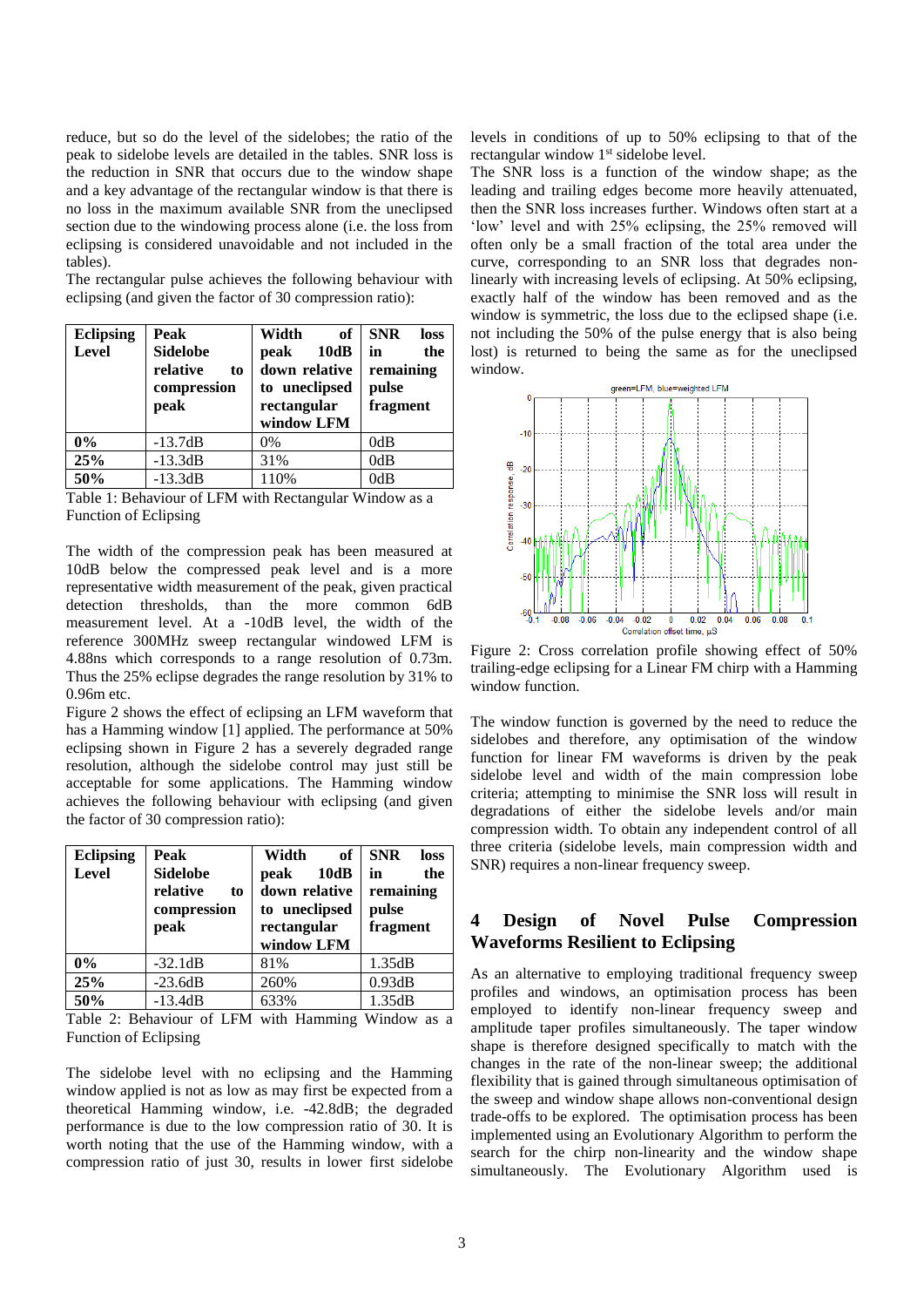Differential Evolution [9], although many other forms of Evolutionary Algorithm may provide useful performance too. The compression window function and the non-linear sweep profile to be optimised are defined using a vector of 9 parameters in total. The first 7 parameters of the vector define the window shape to be applied on reception in the crosscorrelation process, and parameters 8 and 9 define the frequency sweep profile. [Figure 3](#page-3-0) shows an illustration of how the first 7 parameters influence the window shape. The first parameter defines the vertical offset or 'pedestal' level of the left side of the window function  $(G_1)$ . The second parameter  $(G<sub>2</sub>)$  defines the pedestal level for the right-hand trailing edge of the window which is shaped. The remaining 5 parameters,  $G_3$  to  $G_7$ , control the shape of the window between the pedestal edges. The shaping is performed by the parameters representing the amplitude of a set of half-sine waves that are then mapped onto the diagonal formed between the left and right pedestal levels at the edges of the window region. The window shape generated is then scaled to ensure that the highest value in the window has a peak of unity.



<span id="page-3-0"></span>Figure 3: Use of parameters  $G_1$  to  $G_7$  to control window shape behaviour.

The process of creating the window is described mathematically in [\(1\)](#page-3-1). The window uses a sum of half-sine terms in order to generate a parametric description of an arbitrary window shape, but with a limit on how fast it can 'turn', based on the highest sine terms in the parameter vector. A half-sine term starts at zero, and ends at zero when the phase reaches  $\pi$  radians. Thus  $sin(0)=0$  and  $sin(\pi)=0$ . Therefore, if 5 sine terms, numbered  $1 \le n \le 5$ , are summed, each with a weight defined by parameter  $G_{n+2}$ , the vertical offset of the window function is given by:

$$
w^*(t) = G_1 + t(G_2 - G_1) + \sum_{n \in [1,5]} G_{n+2} \sin(n\pi t)
$$
  

$$
w(t) = \frac{w^*(t)}{\max_{\forall t} (w^*(t))}
$$
 (1)  

$$
t = 0..1
$$

Where the parameter *t* is scaled from the region zero to one to generate the curve, into the region zero to the pulse length to map into the shaped region of the window. [Figure 3](#page-3-0) illustrates how the different sine terms are mapped onto the diagonal line between the two pedestal points. The definition of the window shape allows for asymmetric windows to be created in general. If symmetry of the window is to be enforced (such as in the case where it is known the eclipsing may be on either the leading or trailing edge), then the restriction of  $G_2 = G_1$  can be enforced to set the pedestal levels to be symmetric, and in [\(1\)](#page-3-1), only the odd terms of  $n=1, 3, 5, \ldots$  are used to ensure reflection symmetry of the curve about the centre of the pulse time.

The remaining two parameters are used to control how the frequency varies during the pulse time. For convenience, the frequency sweep is defined using a cubic polynomial over the time of the transmitted pulse defined by *t*. The time denoted here by the parameter  $0 \le t \le T$  which corresponds to the time sweep between zero and  $T$ , where  $T$  is the pulse duration. The sweep is to be performed over a bandwidth *B* within the time *T*. Two coefficients control the sweep shape:  $P_1$  and  $P_2$  (which correspond to the parameters G8 and G9, respectively, in the waveform description vector) and, in general, will allow for asymmetric sweeps to be formed. In order to provide a chirp that is rotationally symmetric about the pulse centre, the condition  $P_1 = P_2$  can be enforced. Equation [\(2\)](#page-3-2) is then used to determine the frequency profile of the sweep:

$$
f(t) = f_0 + \frac{B}{2} \left( a + bt + ct^2 + dt^3 \right)
$$
 (2)

Where the coefficients *a,b,c* and *d* control the shape of the frequency function and are calculated first by constraining the start and end of the sweep as being  $f_0 - B/2$  when  $t=0$  and  $f_0 + B/2$  when  $t = T$  giving:

<span id="page-3-2"></span>
$$
f(0) = f_0 + \frac{B}{2}(a)
$$
  
\n
$$
f(T) = f_0 + \frac{B}{2}(a + bT + cT^2 + dT^3)
$$
\n(3)

The control parameters  $P_1$  and  $P_2$  are then used to control the rate of change of the curve, therefore fixing the derivative of the frequency with respect to *t*:

$$
\frac{df}{dt}(t) = f_0 + \frac{B}{2} (b + 2ct + 3d t^2)
$$
\n
$$
\frac{df}{dt}(0) = f_0 + \frac{B}{2} (b) = P_1
$$
\n
$$
\frac{df}{dt}(T) = f_0 + \frac{B}{2} (b + 2cT + 3dT^2) = P_2
$$
\n(4)

<span id="page-3-1"></span>Thus 4 simultaneous equations can then be solved to find the four curve coefficients a, b, c and d. The frequency profile can then be generated directly from the cubic polynomial. The phase profile that is needed in order to model the chirp is obtained using the relationship that frequency is the rate of change of phase, therefore integrating the polynomial generates the phase profile:

$$
f(t) = f_0 + \frac{B}{2} \left( a + bt + ct^2 + dt^3 \right)
$$
  
\n
$$
\phi(t) = \int f(t) dt
$$
  
\n
$$
\phi(t) = t \left[ f_0 + \frac{B}{2} \left( a + \frac{bt}{2} + \frac{ct^2}{3} + \frac{dt^3}{4} \right) \right]
$$
\n(5)

The correlation function is then generated with the 'reference' phase profile first being multiplied element-by-element with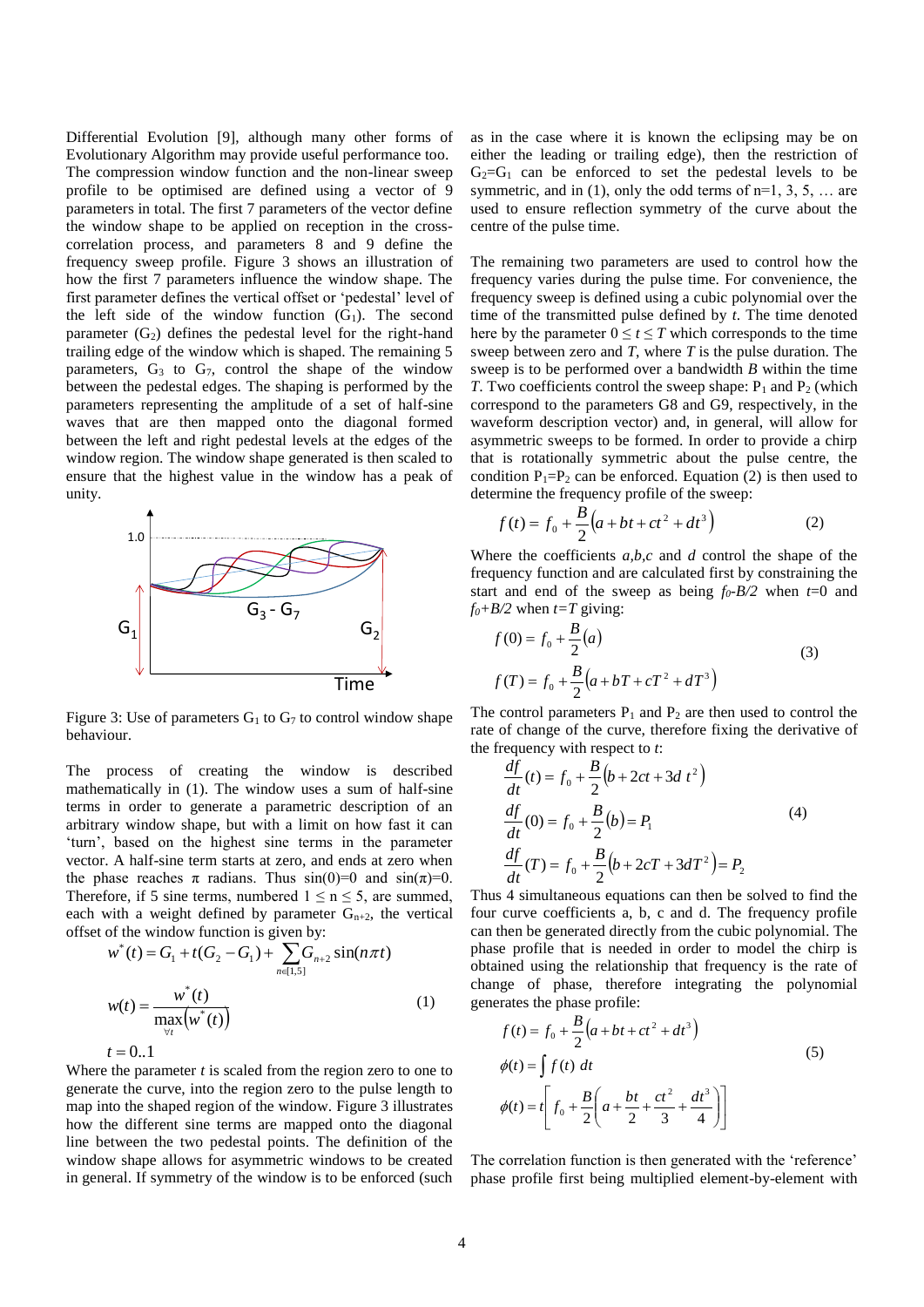the window function, before the correlation with the 'received' signal (which may have eclipsing effects included). Once the correlation profile of the waveform has been generated, the quality of the solution is assessed so that the optimisation algorithm can identify the best performing solutions for use in the next iterations of the evolutionary process. Three key criteria are used to define the waveform quality:<br>1.

- 1. Worst relative sidelobe level,<br>2. Central peak width.
- 2. Central peak width,<br>3. SNR loss.
- SNR loss.

For each trial waveform design, the optimisation process therefore aggregates together the scores for the three criteria into a single value which is considered to be representative of the overall solution quality. The trade-off between the three criteria can be adjusted by altering the weighting applied to the objectives, with the final weighted sum value being minimised by the optimiser. When different degrees of eclipsing are also being explored, then the set of three criteria are generated independently for each eclipsing fraction of interest and aggregated prior to the assessment of the objectives.

If the waveform is to use either a single pulse, or use a pulse-Doppler waveform which is 'Low PRF' in nature where all targets lie in the first range ambiguity, then only the leading edge of the pulse will be eclipsed and so needs to be considered. The optimisation process can therefore be targeted to identify solutions which are designed specifically to provide good correlation performance to close targets. The optimiser is therefore given the freedom to choose frequency sweep and window functions that are asymmetric.



<span id="page-4-0"></span>Figure 4: Optimised Non-Linear FM frequency sweep profile. Sweep profile optimised for eclipsing of leading left-side section only. Red dashed line shows reference LFM sweep.

The optimisation process has been applied to identify a nonlinear sweep profile and a corresponding weighting window profile to give a practical range resolution of 1.4 metres as the worst case when eclipsed by up to 50% on the leading edge. The specification is not achievable using a linear FM sweep, as even with the rectangular window, the best range resolution at 50% eclipsing was over 1.5m (when the central compression peak width is measured at a -10dB level). It is

desired to maintain sidelobe levels that are as good as or better than could have been achieved with a rectangular window (i.e. -13.2dB), and an SNR loss of up to 1dB is considered tolerable.

[Figure 4](#page-4-0) to [Figure 7](#page-5-0) show the frequency sweep, window function, and cross-correlation profiles for the optimised pulse. The optimised frequency sweep shown in [Figure 4](#page-4-0) is interesting as it is asymmetric with a slow rate-of-change of frequency in the region where the pulse is most likely to be eclipsed, and with a much faster rate of change at the end of the pulse. Therefore, even when 50% of the pulse is eclipsed, 65% of the total bandwidth remains in the uneclipsed portion of the pulse.



<span id="page-4-1"></span>Figure 5: Optimised window function profile. Window function is optimised in conjunction with the non-linear frequency sweep to tolerate eclipsing of left edge only.



<span id="page-4-2"></span>Figure 6: Cross correlation profile showing effect of no eclipsing for an optimised Non-Linear FM chirp with a window function optimised to tolerate eclipsing of one edge only.

As the exact degree of eclipsing that will be experienced is unknown, the window function must be as generic as possible for all the eclipsing possibilities up to 50% eclipsing. [Figure 5](#page-4-1) shows the window profile from the optimisation process and it is asymmetric with the lowest suppression about 70% into the pulse, which is much less likely to suffer eclipsing. The shape of the second half of the window is also interesting in